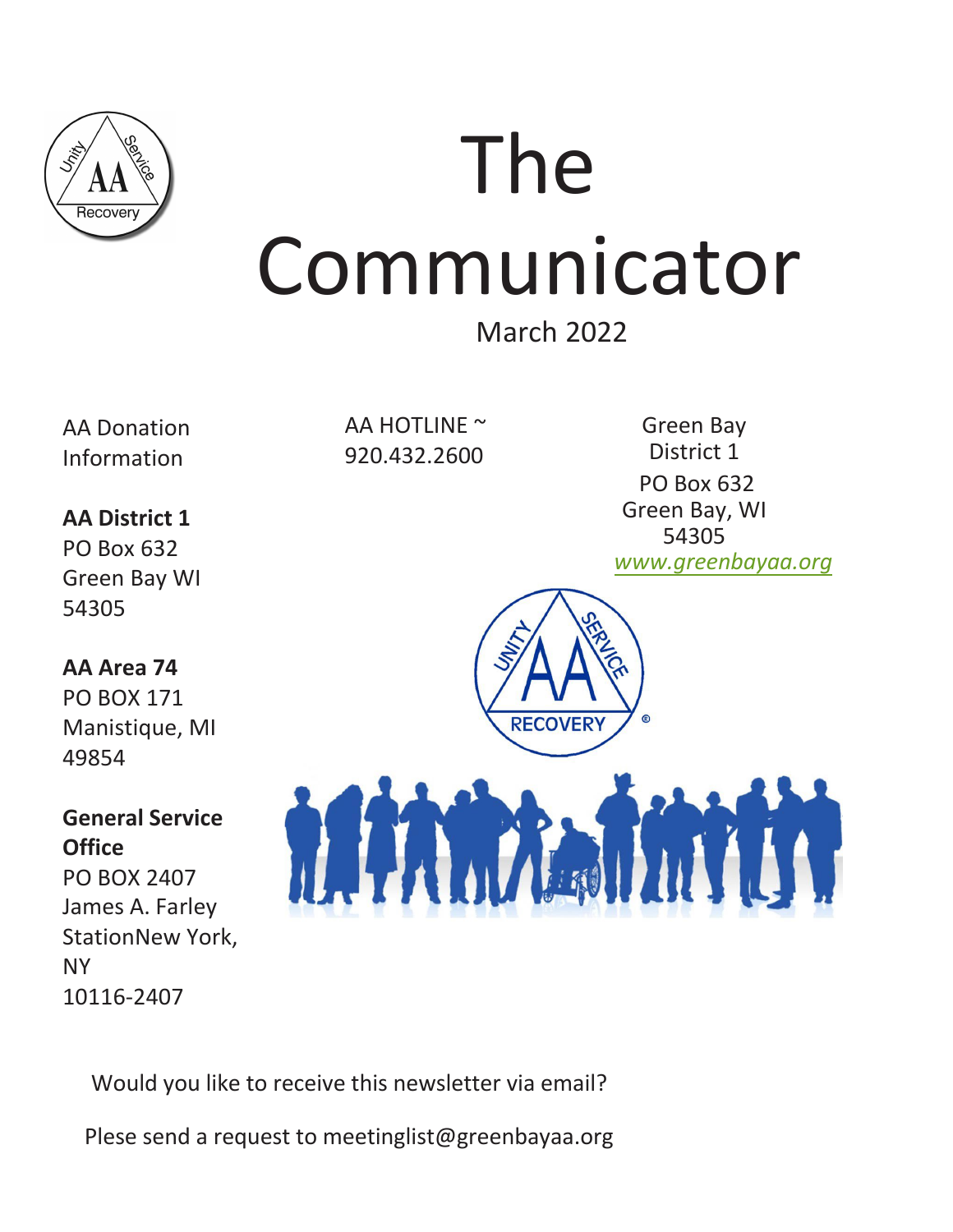### **DISTRICT ONE COMITTEE**

| <b>POSITION</b>                   | <b>NAME</b>         | <b>EMAIL</b>                 |  |
|-----------------------------------|---------------------|------------------------------|--|
| <b>DCM</b>                        | LAUREN P.           | DCMDISTRICT01@GREENBAYAA.ORG |  |
| <b>SECRETARY</b>                  | Donna               | SECRETARY@GREENBAYAA,ORG     |  |
| Secretary - Alt                   | Cheryl              | SECRETARY@GREENBAYAA,ORG     |  |
| <b>TREASURER</b>                  | KATIE D.            | TREASURER@GREENBAYAA.ORG     |  |
| ALT DCM                           | MIKE N              | ALTDCM@GREENBAYAA.ORG        |  |
| <b>CORRECTIONS (MEN)</b>          | Eric                | CORRECTIONS@GREENBAYAA.ORG   |  |
| <b>CORRECTIONS (WOMAN)</b>        | Lindy H             | CORRECTIONS@GREENBAYAA.ORG   |  |
| <b>BRIDGING THE GAP</b>           | GAIL                | BRIDGING@GREENBAYAA.ORG      |  |
| CPC/PI                            | Linda (Till May 22) | CPC@GREENBAYAA.ORG           |  |
| <b>ARCHIVES</b>                   | JEFF E.             | ARCHIVES@GREENBAYAA.ORG      |  |
| <b>WEBMASTER</b>                  | DOUG F              | WEBMASTER@GREENBAYAA.ORG     |  |
| <b>NEWSLETTER</b>                 | DOUG F              | NEWSLETTER@GREENBAYAA.ORG    |  |
| <b>MEETING LIST</b>               | DOUG F              | MEETINGLIST@GREENBAYAA.ORG   |  |
| <b>DISTRICT EVENTS (co-chair)</b> | <b>LYNN</b>         | EVENTS@GREENBAYAA.ORG        |  |
| <b>GRAPEVINE</b>                  | <b>SHERRY</b>       | GRAPEVINE@GREENBAYAA.ORG     |  |
| <b>ACCESSIBILITIES</b>            | WILLIAM W           | ACCESSIBILITY@GREENBAYAA.ORG |  |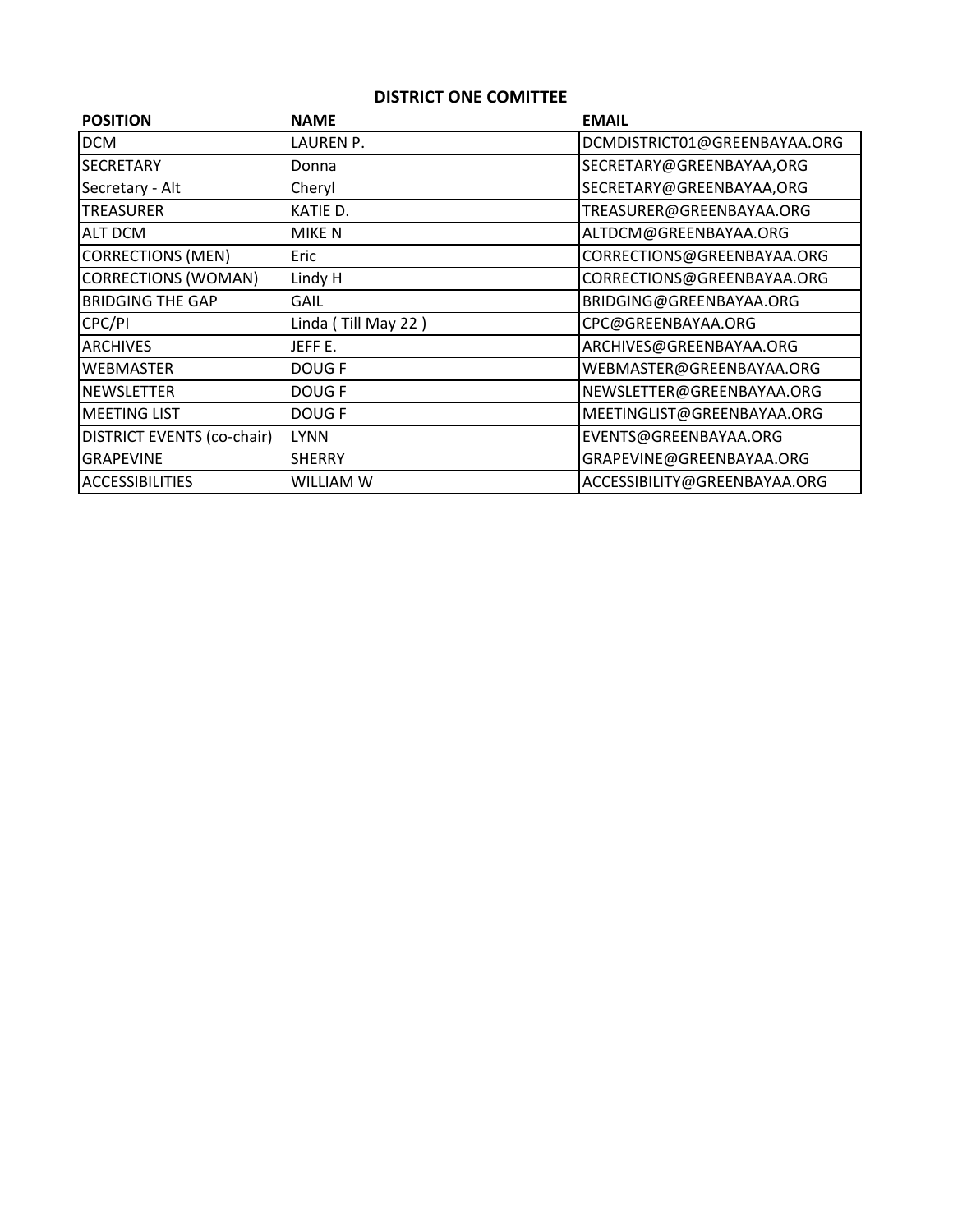### **DISTRICT MONTHLY MEETING (HYBRID) FEBRUARY 10, 2022**

| <b>Attendance</b>                |                         |                       |           |  |
|----------------------------------|-------------------------|-----------------------|-----------|--|
| <b>DCM</b>                       | Lauren P.               |                       |           |  |
| Alt. DCM                         | Mike N.                 |                       |           |  |
| <b>Secretary</b>                 | Donna Y.                | <b>Alt. Secretary</b> | Cheryl R. |  |
| <b>Treasurer</b>                 | Katie D.                |                       |           |  |
| Newsletter/Webmaster             | Doug F.                 |                       |           |  |
| <b>Grapevine</b>                 | Sherry W.               |                       |           |  |
| <b>Corrections</b>               | Eric-Men/Lindy H.-Women |                       |           |  |
| <b>Bridging the Gap</b>          | Gail N.                 |                       |           |  |
| PI/CPC                           | Linda S.                |                       |           |  |
| <b>Archives</b>                  | Jeff                    |                       |           |  |
| <b>Accessibilities/ Hot Line</b> | William                 |                       |           |  |
| <b>District Events</b>           | Lynn                    |                       |           |  |
|                                  |                         |                       |           |  |

\*Facilitator for our  $1<sup>st</sup>$  "Hybrid Meeting" – Stewart L.

### **Visitors**

Mary, Bill D. (newly elected "Area 74 Information Chairman") has "AA Big Books"," As Bill Sees It", "12 x 12", "Daily Reflections" and many more for sale at cost. Call Bill @ 920-621-125 & Tony.

### **GSR Reports**

John/ Bruce – Never on Sunday*- All is going well. 25-30 people attending.* 

Mark P. – Recovery Crusaders

- Robert Zoom into Recovery *(Every day @ 3 p.m.)- New Zoom Meeting Morning Wisdom (Sat., Sun., & Wed. 10 am.)*
- Tom S.Road to Recovery *Attendance is up. Ready for Business Meeting.*
- Polly *–* Women in the Present *We continue to have a steady average of 18 people attending our meeting and newcomers joining us periodically. We are in contact with Abbey regarding the potential in the future to resume meeting there in person. Our extra collections have supported literature for the jails in the past and we revisit the discussion at our business meeting.*

William – Eye Opener

Paul – Serenity Now *– Group attendance remains strong with Covid guidelines implemented. I have been to attend several group meetings while in Texas. The members have been very hospitable and I will present some procedures for consideration at our group. (i.e., Celebration of anniversaries monthly on a specific day when recipients can recount how they joined AA and its impact on their life. We continue to look for volunteers for the "Hotline".* 

Mike N./ Duffy- Early Risers- *The Early Risers group of Alcoholics Anonymous (Saturday 8am, St. John the Baptist in* 

 *Howard) continues to flourish with the continued emphasis on service, carrying the message and on the 12 Traditions* 

 *of AA. Whether meeting in the school Commons or the basement of the Heritage (old) Chapel, group unity persists.* 

 *Masks, hand sanitizer and social distancing is available as well as the return of fellowship around the coffee pot.*

Donna Y. – Letting Go *– We discussed Newsletter printing and agreed we would like to see it printed Quarterly.*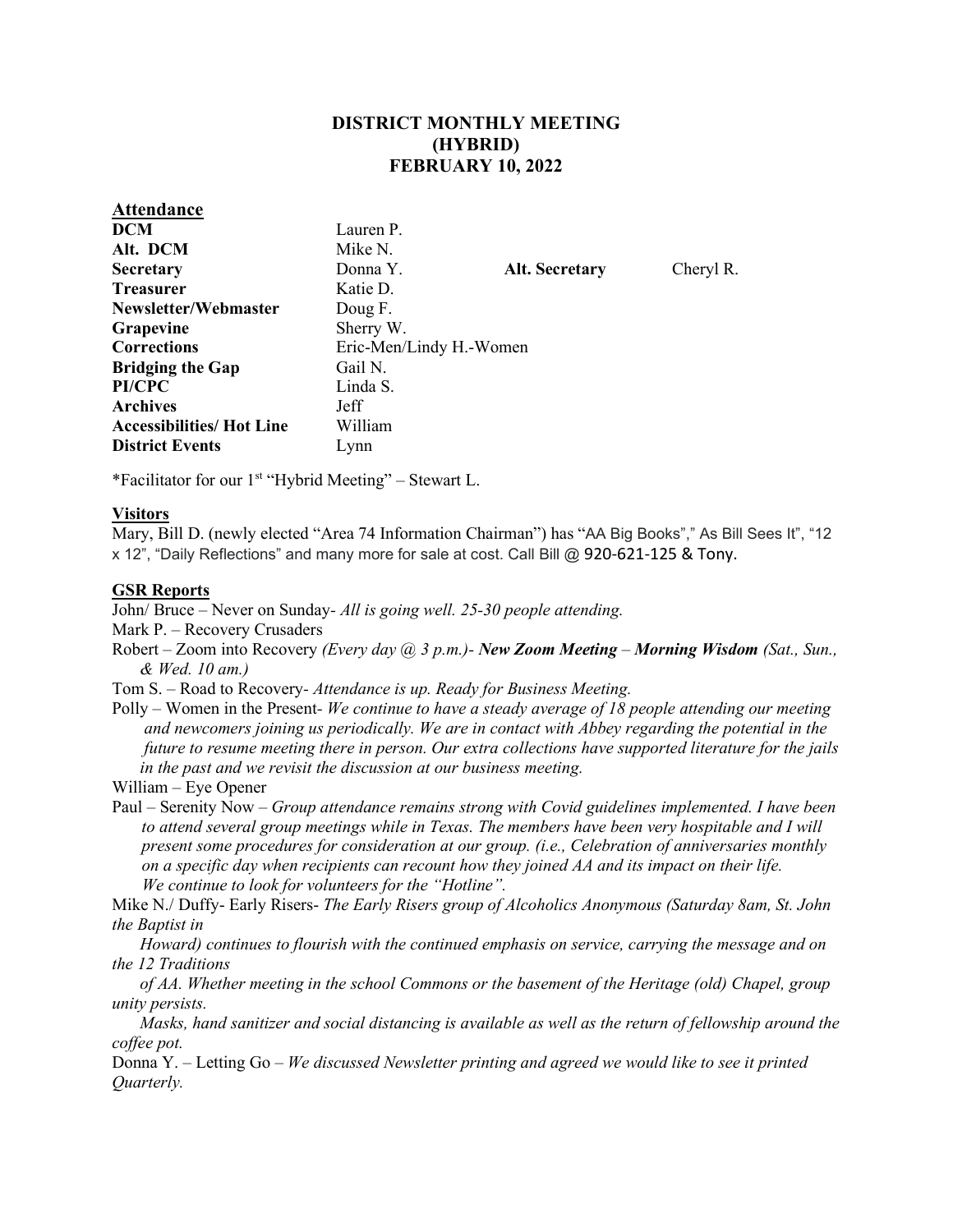### **DISTRICT CHAIR REPORTS**

**District Events-** Lynn L.

- $\cdot$  4<sup>th</sup> and 5<sup>th</sup> Step Spring Retreat April 22-24, 2022- last one until after May 2023- due to remodeling at the Abbey.
- Past/ Present Delegates Conference in Appleton February 11-13th
- St. Patrick's Day Dance  $\omega$  218 Club March 18<sup>th</sup>.
- District Intergroup Potluck April 2nd, Redeemer Lutheran Church- 5 p.m. -?
- **DCM** *Lauren Hello all! I don't have anything to report this month, but I'm excited to be volunteering for the hospitality suite @ Past/Present Delegate Conference this weekend.*

**Secretary –** Donna, Cheryl

*GSR'S and District Chairs = Please get your reports to Donna or Cheryl ASAP*!

**Treasurer –** *Katie D. – Report was read and approved.*

**Newsletter** *–* Doug- *The January issue of Communicator was my first attempt at a newsletter. On submitting to printed I had 6 pages instead 4 pages and the cost would've tripled. A 4 page newsletter won't provide much content* 

*Questions:* 

- *1. What would we like to see in our newsletter and Frequency?*
- 2. *Would we consider an email subscription be sent out electronically*?
- *\*\*\* Further discussion and decision will be continued under new business\*\*\**
- **Grapevine** Sherry  *There is a 2022 Carry the Message Project. AA Grapevine is collecting up to 7 minute long stories from fellowship in form of audio recordings, or you pick a topic of your choice from making amends to a particular step. If picked Grapevine will publish it the form of You Tube playlist or another media platform. February's Grapevine was mainly about getting through tough times. Reminder about Grapevines new weekly podcast every*
- **Corrections-** Adam- *Pen pal program continues to go well (since we are not able to go into facilities due to Covid) and has expanded to Oshkosh*
- **Bridging the Gap** Gail N*.- Bridging the Gap has 11 writers. They have mostly been given insiders to write to but many of them have been discharged before getting the letters because of jail crowding they have been letting the alcohol OWI offenders get out right away.*

 *We have started a group email with Eric, Lindy, Adam and the jail administrator now so we should be getting a list of insiders who want an AA pen pal and will be splitting it up between us and doing some letters.*

**CPC/PI –** Linda- *Discussion about running PSA again for St. Patrick's Day. Motion made and approved to run ads with donation from Central Office funds.*

**Archives –** Jeff – *Getting info organized.*

- **Accessibility/ Hot Line** *William W.- Accessibility Report Hotline is getting new volunteers. Calls are At a steady pace of 1 to 2 calls a shift and volunteers are taking the proper steps to get the call to the 2nd tier. Zoom IDs and Passwords, meetings times, and locations are a majority of why callers are calling the Hotline. The discussion has started on a ride program for those needing assistance to meetings and sober living homes.*
- **Webmaster** *Doug- I have tinkered with the website a little bit. I am able to make changes to meetings, posts, events etc. If we want any structural changes to the website, I would need help Questions:* 
	- *1. Are we satisfied with the content?*
	- *2. I am going to add a link to download the "meeting app" from the GSO*
	- *3. GSO has lots of media I can link to if we want to add content. Flyers, videos, blogs*
	- *4. By a wide margin, the most looked at page is meetings. Also, by a wide margin it is being viewed on a phone.*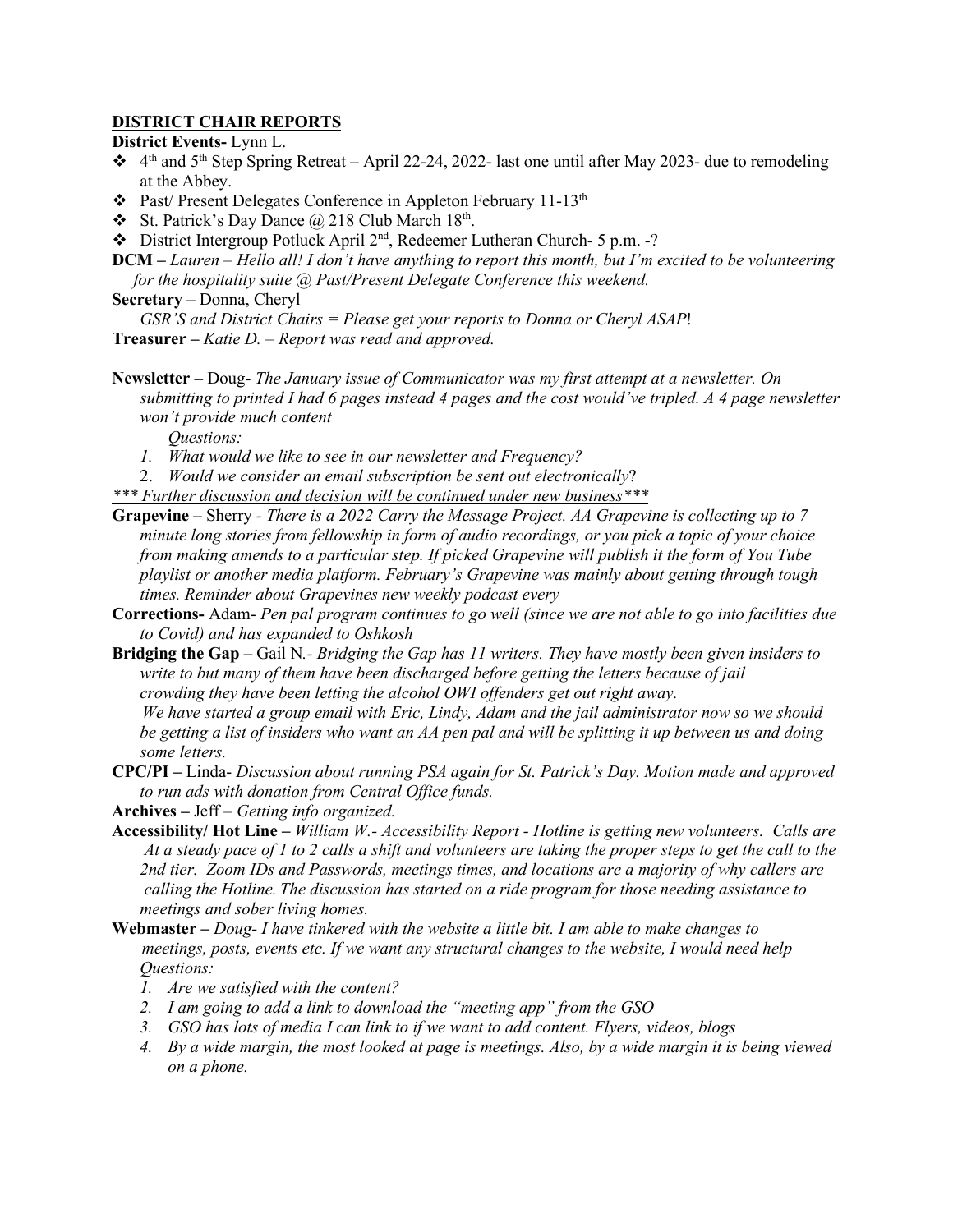#### **OLD BUSINESS**

**Secretary –** Nominated and Elected – Donna Y – Secretary; Cheryl – Alt. Secretary **Men's Corrections-** Nominated and Elected – Eric E. **Women's Corrections-** Nominated and Elected – Lindy H.

#### **NEW BUSINESS**

- **Events** IntergroupLynn *Saturday April 2nd 5-9pm Redeemer Lutheran Church. Main dish will be provided, bring a dish to pass. 2 Speakers will follow dinner, followed by raffle drawings and a count down. Volunteers needed.*
- **Newsletter** *Feedback from Groups- After much discussion, the motion was made, accepted and voted to move into the digital word and no longer print the Newsletter. The Meeting List will be printed monthly with info on Zoom meetings as well as using a "QR" code to get to AA Website and all current info and Newsletter.*

### *4th & 5th Step Retreat*

*Dear Friend of the 4th & 5th Step Retreat,* 

*Just a quick note that we are filling nicely as we approach the April 8th Signup Deadline. Information can be found on the website.* 

*There are still about 5 or 6 openings left.* 

*If you are interested, please sign up right away.* 

*If you have already registered, we have your information.* 

*If you have questions, please call Judy G.* 

*There are not currently any scholarships left at this time.*

*We are still accepting donations from area groups if you are so inclined (please mail to the PO Box on the registration & indicate it is a donation)*

*Please share this information with others at your meetings, sponsees, fellow recoverers, etc. Feel free to send this info to other recovery people you know around the State (Madison, Milwaukee, etc.).* 

*Great News, we just found out that as of right now, the Abbey will not be requiring masks (so they will be optional)!* 

*Also, please note that the Abbey will be undergoing significant remodeling starting in May 2022 so this will be the last weekend 4th & 5th Step Retreat until May/June 2023.*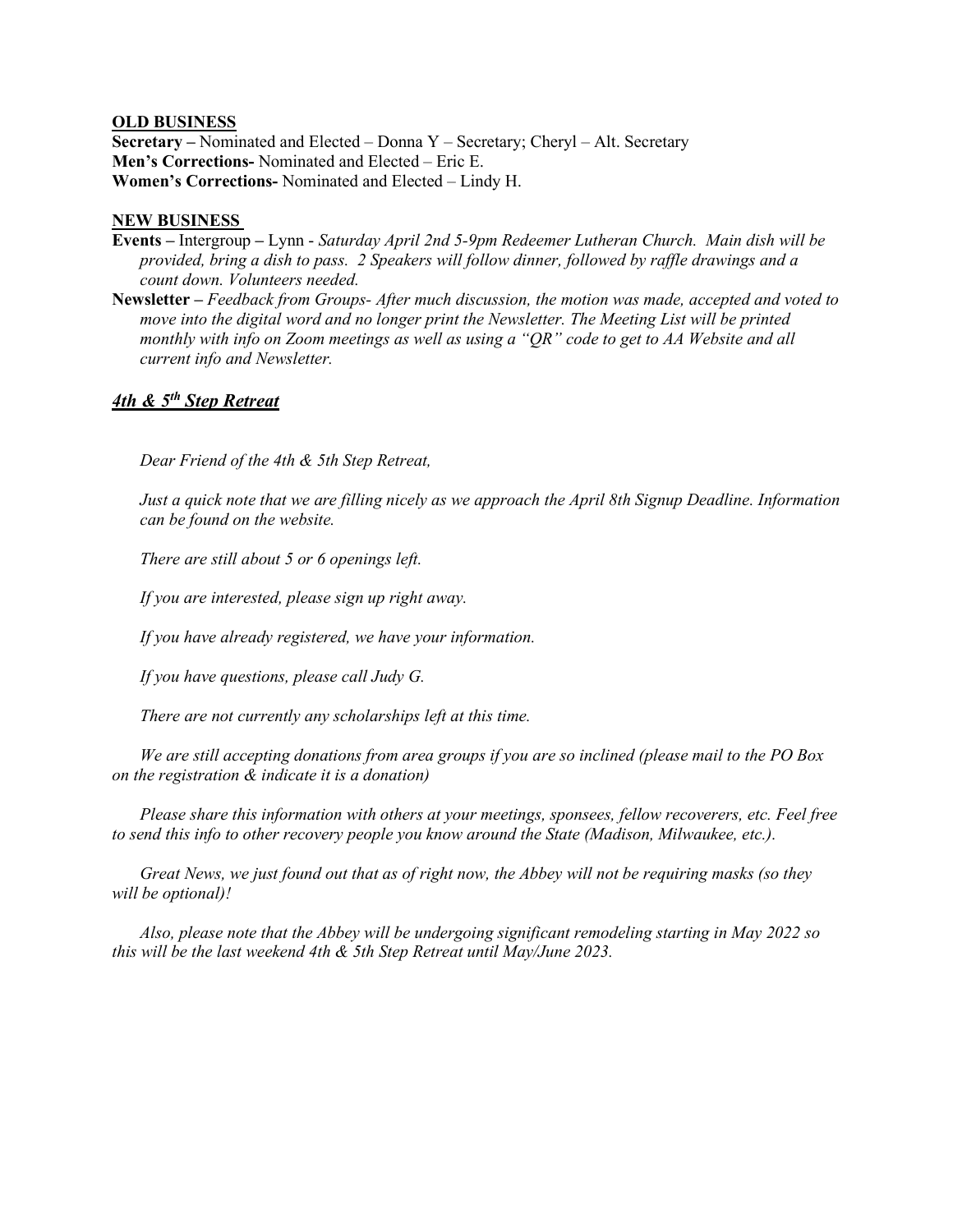# **Understanding Anonymity**

Two of A.A.'s traditions address anonymity. The Eleventh Tradition states that our public relations policy is based on attraction rather than promotion; we need always maintain personal anonymity at the level of press, radio and films. The Twelfth Tradition says that Anonymity is the spiritual foundation of all our Traditions, ever reminding us to place principles before personalities.

Anonymity is often referred to as the greatest single protection the Fellowship has to assure its continued existence and growth. In stressing the equality of all A.A. members — and unity in the common bond of their recovery from alcoholism — anonymity serves as the spiritual foundation of A.A.

If we look at the history of A.A., from its beginning in 1935 until now, it is clear that anonymity serves two different yet equally vital functions:

### **Anonymity at the Personal level**

- At the personal level, anonymity provides protection for all members from identification as alcoholics, a safeguard often of special importance to newcomers.
- As valuable as privacy is to new members, most of them are eager to share the good news of their A.A. affiliation with their families. Such a disclosure, however, is always their own choice.

### **Anonymity at the Public level**

- At the level of press, radio, TV, films, and on the internet practicing anonymity stresses the equality of all A.A. members. Maintaining anonymity at this level puts the brakes on those who might otherwise exploit their A.A. affiliation to achieve recognition, power, or personal gain.
	- When using social media and other online platforms, A.A. members are responsible for their own anonymity and that of others. When we break our anonymity in online forums, we may inadvertently break the anonymity of others. Protecting anonymity is a major consideration for A.A. members who are moving online in ever-growing numbers.

# **Facts About Anonymity**

It is the A.A. member's responsibility, and not that of the media, to maintain our cherished Tradition of anonymity.

- A.A. members generally think it unwise to break the anonymity of the member even after the member's death, but in each situation, the final decision must rest with the family. A.A. members, though, are in agreement that the anonymity of still living A.A. members should be respected in obituaries or in any type of printed remembrance or death notice.
- A.A. members may disclose their identity and speak as recovered alcoholics, giving radio, TV and online interviews, without violating the Traditions — so long as their A.A. membership is not revealed.
- A.A. members may speak publicly as A.A. members only if their full names or faces are not revealed. They speak as individual members, but not for A.A. as a whole.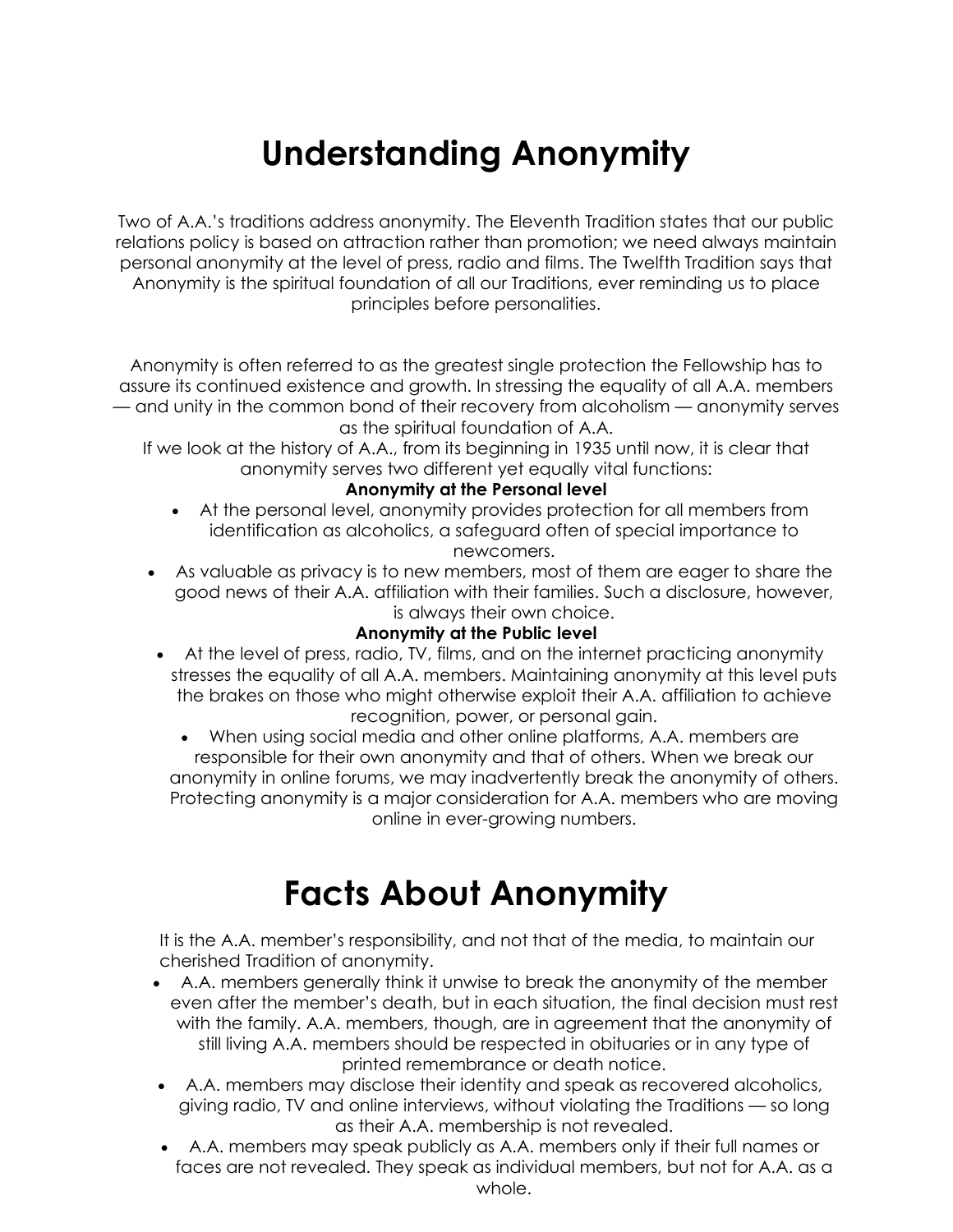### **Steps and Traditions**

- 3. Made a decision to turn our will and our lives over to the care of God as we understood Him.
- 3. Our membership ought to include all who suffer from alcoholism. Hence, we may refuse none who wish to recover. Nor ought A.A. membership ever depend upon money or conformity. Any two or three alcoholics gathered together for sobriety may call themselves an A.A. group, provided that, as a group, they have no other affiliation.

### **How Does Step 3 Work?**

In step 3 of AA's 12-step program, you focus your attention on learning about your higher power's will for you. You turn your life over to your higher power and turn away from your own will. The decision is made, and it's followed by action.

One of the most powerful tools AA participants use in this step is the Serenity Prayer by Reinhold Niebuhr. The Serenity Prayer states,

### **"God, grant me the serenity to accept the things I cannot change, the courage to change the things I can, and the wisdom to know the difference."**

This prayer helps AA participants accept the serenity that comes with understanding you cannot control other people, but you can control your reaction to a situation. There might also be things in your own life that you can change, but you can decide to surrender and trust a higher power to help you with the things you cannot change or control.

### **The Third Step Prayer**

 "*God, I offer myself to Thee, to build with me and to do with me as thou wilt. Relieve me of the bondage of self, that I may better do Thy will. Take away my difficulties, that victory over them may bear witness to those I would help of Thy power, Thy love, and Thy way of life. May I do Thy will always."*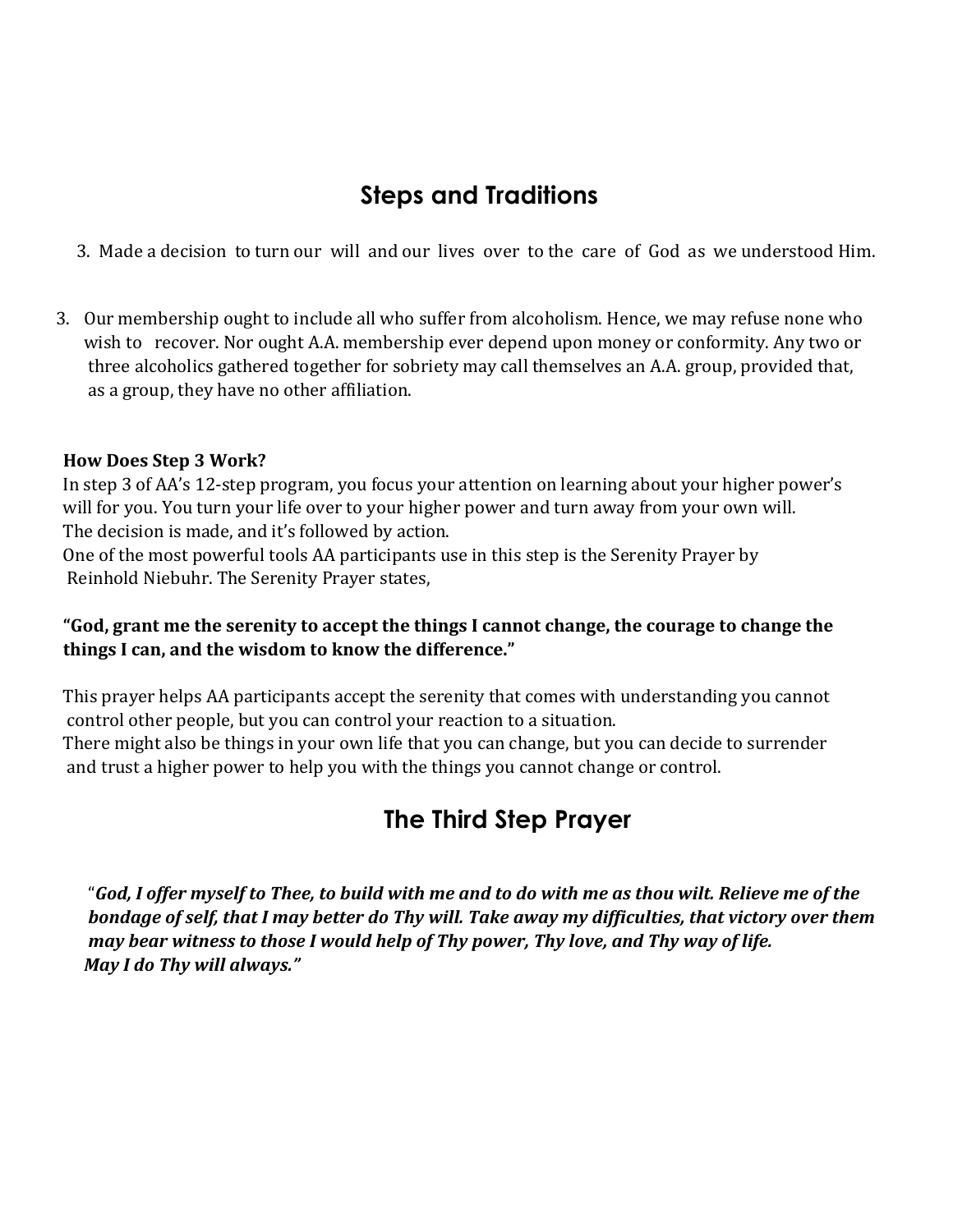AA Intergroup 2022

April 2, 2022 5-9 pm

**Redeemer Lutheran Church 210 South Oneida St Green Bay, WI**

Welcome and fellowship 5:00 – 5:30

Dinner 5:30 – 6:30 Main dish provided. Bring a dish to pass. Countdown and Raffle drawings 8:30 pm **Speakers**

# **Al-Anon**

Dawn K

## **AA**

Kady D

Contact Lynn L. for donations or service opportunities. 920-228-0863